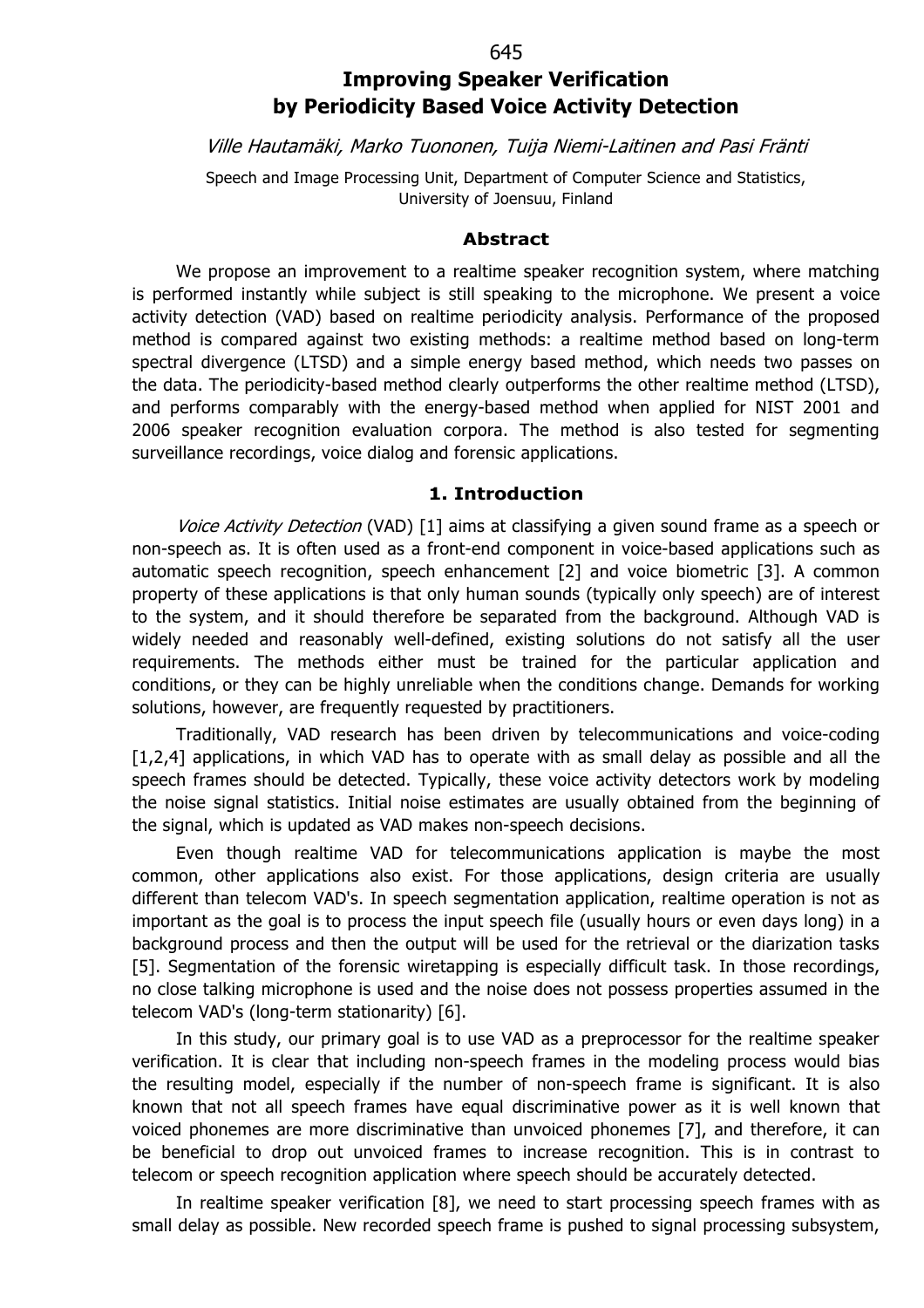and to scoring subsystem while subject keeps speaking to the microphone. Not only is this useful feature in the standard applications, but it is essential in low power mobile phones, where realtime processing is only option [9]. Good results in speaker verification can be achieved by a simple energy based VAD, but the method needs analyze the whole utterance before it can start to make speech/non-speech decisions [10].

Our proposed system is based on the detecting the periodicity of the given frame. In contrast to the telecom voice activity



Fig. 1. Example of the proposed system.

detectors we do not model noise, but we base our decisions on the feature that is known to be short term stationary. Periodicity information has been used before in other speech technology applications, for example speech logging [11]. Our goal is to enhance the speaker verification performance.

# **2. VAD in Speaker Verification**

In the speaker verification, the unknown speech sample is introduced to the system accompanied by a claim. The problem is considered to be a testing hypothesis that claimed person is the author of the utterance. In practice, we calculate *mel frequency cepstral* coefficents MFCC for each frame, which are then fed into either Gaussian mixture modeling algorithm (in training) or to the scoring algorithm (in testing).

We used the adapted Gaussian mixture model [3], in which the target speaker models are trained by adjusting the parameters of a universal background model (UBM) towards the speaker's training data. We used a diagonal covariance matrix GMM, which is trained separately for females and males using expectation maximization (EM) algorithm. EM is initialized by a variant of split algorithm and fine-tuned by K-means [12]. In testing phase, we used the average log-likelihood ratio to calculate a match score. Gender information was used to create separate UBM models for male and female speakers as defined in NIST corpus.

# **2.1. Periodicity based VAD**

Given an accurate periodicity detector, we could voiced phonemes from the speech signal. In practice, we make speech/non-speech decisions on the frame level, so we need to consider how periodic a given frame is. We assume that noise is aperiodic, and therefore (in principle) we can detect speech parts of the utterance by thresholding the periodicity estimate. Although this is not generally true, it is expected that a significant part of speech can be separated from background noise in this way.

We used the periodicity detector defined in the YIN pitch estimation algorithm [13], which is an autocorrelation based algorithm. Autocorrelation function matches lagged version of the same frame on top of the frame itself. When the lagged version matches well to the current frame, we have found a period in the signal, where a pitch estimate can be extracted. Unfortunately, autocorrelation method itself is not very robust in estimation of pitch period because of the influence of the formants, especially the first formant. A complicated postprocessing system is implemented in the YIN algorithm as follows.

First, the idea of autocorrelation is realized as the squared difference function, where function value is calculated at different lags: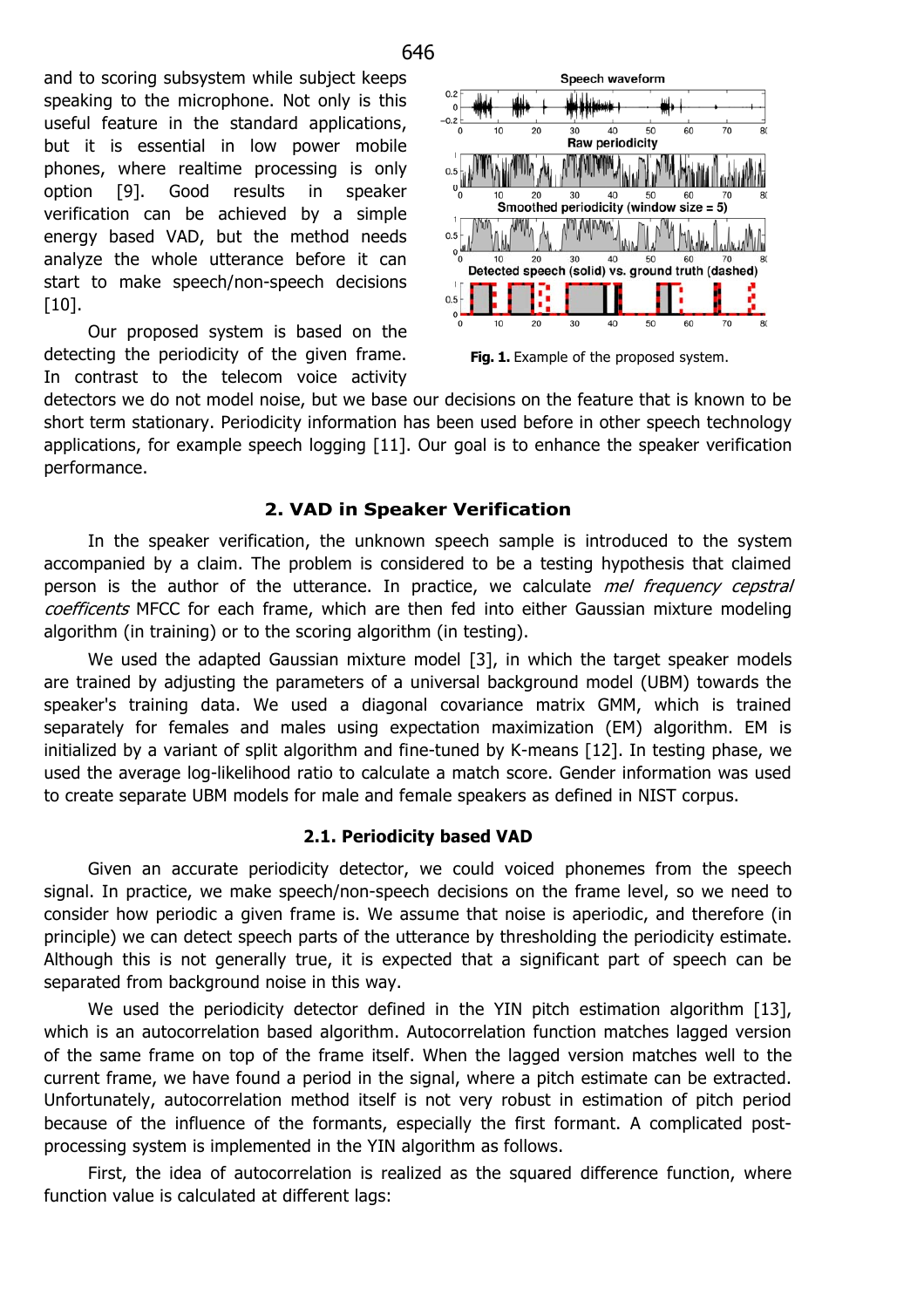647  

$$
d(\tau) = \sum_{j=1}^{W} (x_j - x_{j+\tau})^2.
$$
 (1)

The minima of  $d(\tau)$  will give estimate of aperiodicity and the corresponding  $\tau$  can be turned into F0 estimate. Next, quadratic function is fitted to each local minima of the  $d(\tau)$ 's, and the result of the interpolation is then used as the aperiodicity estimate. Each calculated  $d(\tau)$  is normalized by cumulative sum of the previous lags. Before normalization we initialize the  $d(0) = 1$ . Cumulative normalization is performed as

$$
d'(\tau) = \frac{d(\tau)}{\frac{1}{\tau} \sum_{j=1}^{\tau} d(j)}.
$$
 (2)

 $d'(\tau)$  values are evaluated from smallest  $\tau$  to largest, while applying the user selected threshold to  $d'(\tau)$ 's. Such  $d'(\tau)$  value is selected that is local minimum and smaller than the threshold.

The  $d'(\tau)$  now represents the aperiodicity estimate of the frame, where 0 meaning periodic frame and 1 totally aperiodic frame. We obtain the final periodicity estimate  $p_i$  for a frame *i* by  $p_i = 1 - d'(\tau)$ . As the estimate is very noisy, we need to smooth it by averaging by the sliding window. See Fig. 1 for an example, where upper part contains speech waveform from NIST 2005 evaluation corpus, middle part its raw periodicity and lower part smoothed periodicity by window of length five.

#### **2.2. Energy-based VAD**

A simple energy-based approach is often used for voice activity detection. The approach in [10] was used in NIST 2006 evaluation: it measures the intra frame energy by calculating standard deviation of the frame and compares it to the expected SNR value (30 dB by default). A segment is defined as speech segment if it is within this marginal, and if it exceeds a given minimum energy level (-55 dB). This can be easily checked and it has found to work well for its purpose in voice biometric.

In more detail simple energy-based works as follows. First we calculate the logarithm compressed standard deviation of each frame:

$$
S_{i} = 20\log_{10}\sqrt{\frac{1}{N-1}\sum_{j=1}^{W}\left(x_{j}^{i}-\bar{x}^{i}\right)^{2}}\tag{3}
$$

where  $x_j^i$  is the  $j$ th sample value of *i*th frame and  $\bar{x}^i$  is the sample average of *i*th frame. Then frame *i* is detected as speech if  $S_i > (max_j S_j - T)$  and  $S_i > -55$ .

### **2.3. Long Term Spectral Divergence VAD**

This approach measures long term spectral divergence (LTSD) between speech and noise. It formulates the speech/non-speech decision rule by comparing the long term spectral envelope to the average noise spectrum. It is also reasonably simple to implement and rather efficient compared to other VAD methods according to the experiments made in [2].

The algorithm operates on a window of  $2M+1$  frames, where decision is made on a center frame. LTSE  $_M(k, l)$  is a short term spectral envelope, and it is calculated as follows:

$$
LTSE_{M}(k, l) = \max_{j=-M}^{M} X(k, l+j),
$$
\n(4)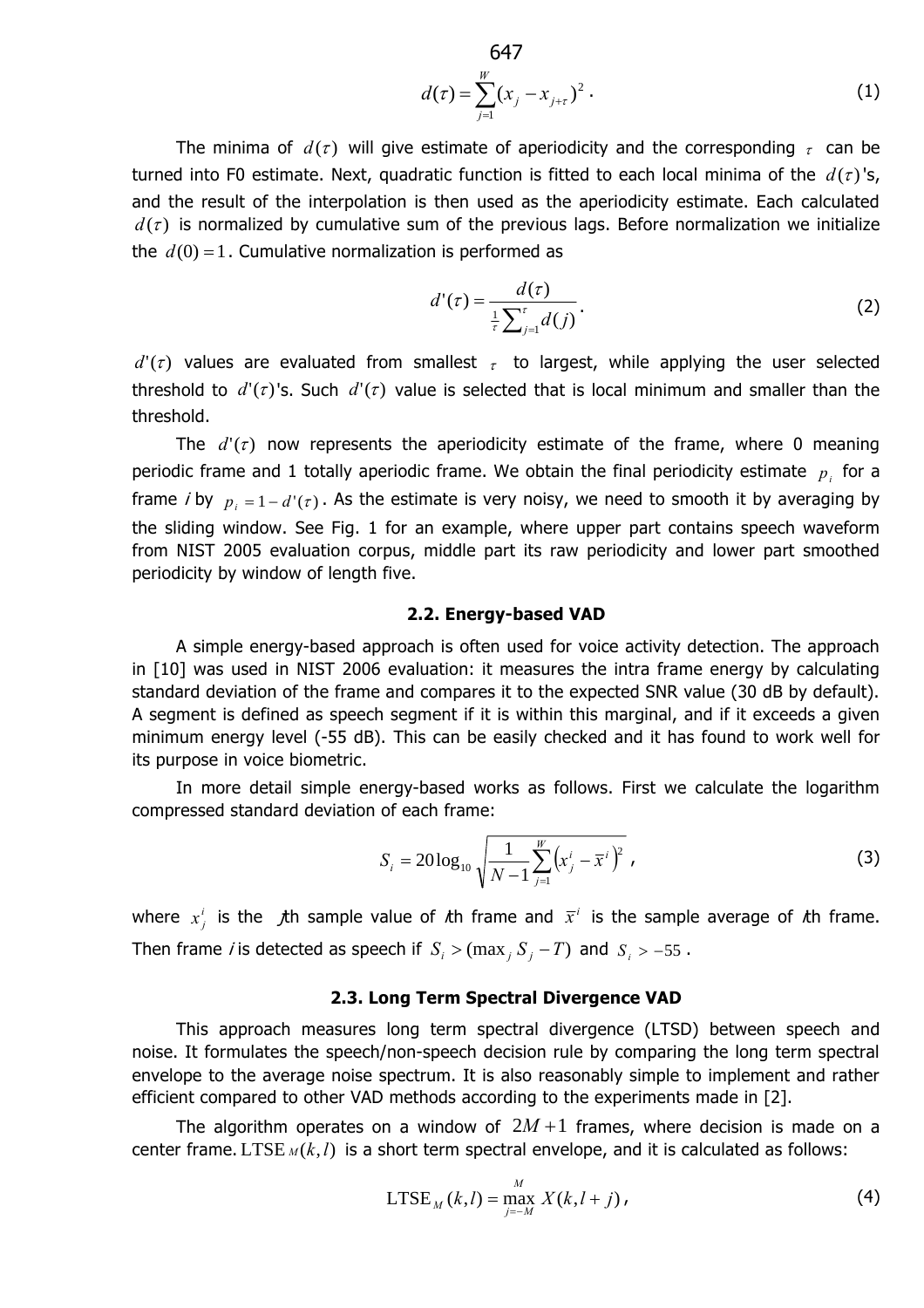where  $X(k, l)$  is the magnitude of the k<sup>th</sup> spectral bin of the kh frame. Final decision is performed by thresholding  $LTSD<sub>M</sub>(l)$  function:

$$
LTSD_{M}(l) = 10 log_{10} \left( \frac{1}{NS} \sum_{k=0}^{NS-1} \frac{LTSE^{2}(k, l)}{N^{2}(k)} \right),
$$
 (5)

where N(*k*) is the estimated noise magnitude spectrum of the kth bin and NS is the number of spectral bins. Noise estimate is updated on the fly when a negative decision has been made. Even though this strategy can account for long term changes in the noise characteristics, it can also bias the estimate and therefore, decrease the detection performance.

### **3. Speaker Verification Experiments**

Feature extraction parameters for speaker verification experiments were set as follows. For the MFCC features, we use the coefficients 1-12, computed from a 27-channel melfilterbank. The frame length is set to 30 milliseconds, with 33 % overlap. The MFCC vector is appended with its delta and double-delta coefficients at the frame level, yielding 36 dimensional data. Each feature is normalized by subtracting the mean and dividing by the standard deviation estimated from the file.

Voice activity detection parameters are tuned on the NIST 2001 evaluation corpora, in such a way that using one set of VAD parameters all audio files (trial, model and UBM) are segmented during the feature extraction. For periodicity VAD was tried window size parameters 3, 5 and 7. Threshold we varied between 0.60 and 0.90. LTSD and Energy based VAD's were compared by varying their decision thresholds.

In Fig. 2, periodicity VAD parameters are tuned with respect to NIST 2001 evaluation protocol. We can notice that smoothing window size should be small, and the threshold should be relatively low (less than 0.70), which leads to less frames being dropped out. We also notice that 512 size GMM outperforms 64 size model systematically, the difference is only 1% unit.

In Fig. 3, tuning results for energy and LTSD VADs are shown. We notice that LTSD has a sharp minimum around threshold value 40. Energy based VAD has a little bit larger minimum around threshold values of 34-39. Energy based VAD is cleary more stable with respect to its threshold than the LTSD VAD.







648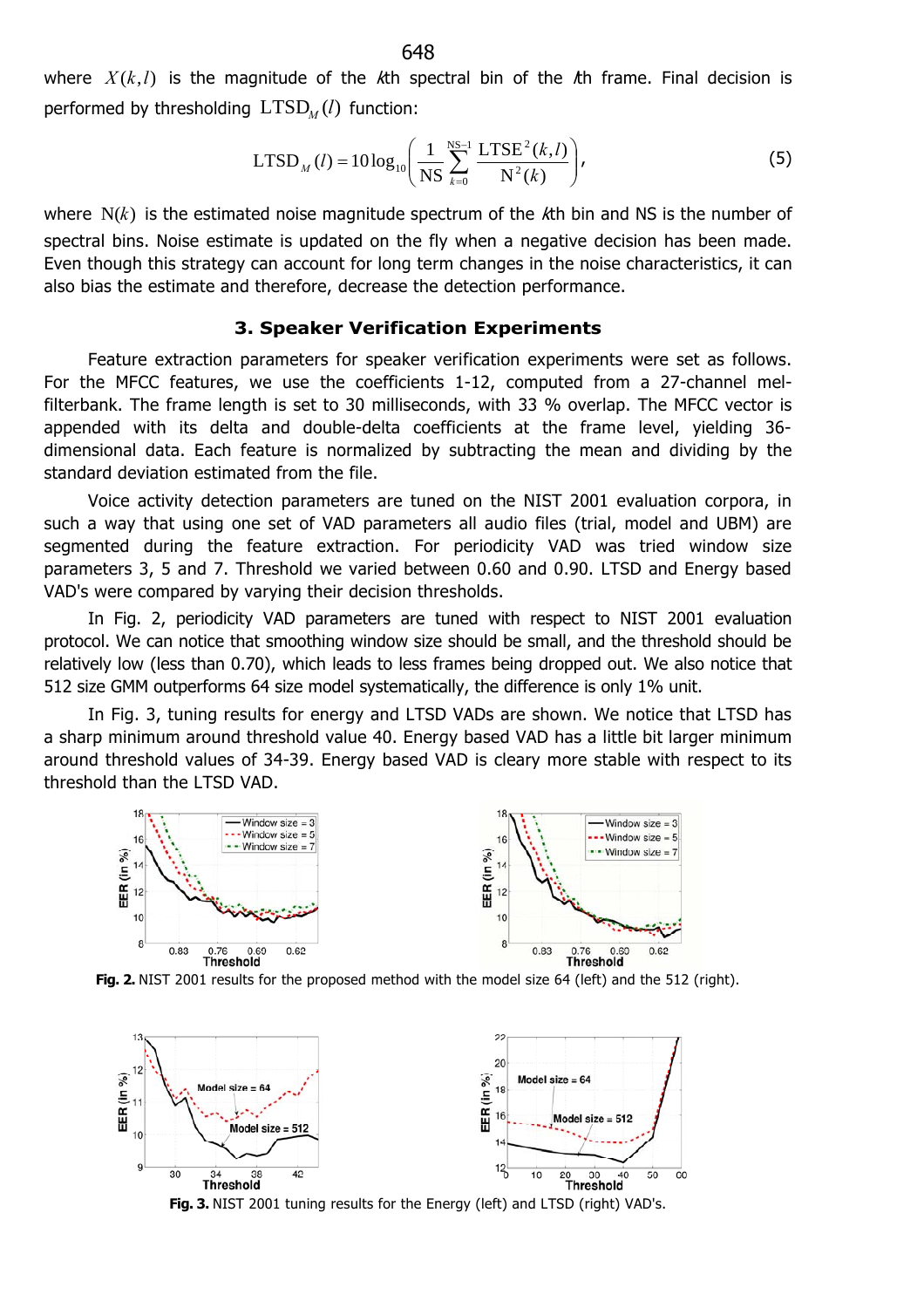DET plots of the best tuning results are shown in Fig. 4. It is clear that all methods provide significantly better results than not using VAD at all. Both energy based and periodicity VADs clearly outperforms LTSD for NIST 2001. Periodicity VAD is almost one percent unit better than energy based VAD.



Summary of the speaker verification results with the corresponding VAD thresholds is shown in Table 1. Best parameters found in tuning with NIST 2001 corpus have been used for the NIST 2006 experiments. We obtained significantly higher error rates for NIST 2006 than NIST 2001, as expected. We also notice that for this corpus the energy based VAD slightly outperforms the periodicity VAD.

### **4. Speech Segmentation Experiments**

Speech segmentation is a task of segmenting the audio signal in time to alternating speech and non-speech blocks. The quality of speech segmentation is evaluated by two measures: false acceptance (FA) and false rejection (FR) rates.

We used three different materials in our speech segmentation experiments: subset of the 2005 NIST Speaker Recognition Evaluation corpus, Bus-Stop timetable system [14] recordings, and material recorded in our lab [6].

Final comparative results are obtained in the Table 2. We note that the periodicity method is a clear winner in the Lab recording, and provides comparable results to simple energy based method for NIST05 dataset. On the other hand, for the Bus-stop material, periodicity method does not seem to perform adequately. One reason for the higher EER is that periodicity method detects as speech DTMF sounds, which are periodic, but are defined as noise in the ground truth.

Original LTSD VAD assumes that the beginning of the sound file contains noise that is typical to the sessions in question. We

noted the poor segmentation results, so we collected non-speech segments from NIST05 evaluation corpus not used in the experiments and trained a separate noise model. This model was then used in all LTSD with trained noise experiments. LTSD VAD seems unstable with respect to the noise modeling scheme used.

|       |  | Table 2. Summary of segmentation results (% |  |
|-------|--|---------------------------------------------|--|
| EER). |  |                                             |  |

|                     | Bus-stop | Lab | NIST <sub>05</sub> |
|---------------------|----------|-----|--------------------|
| LTSD adaptive 19    |          | 14  | 40                 |
| <b>LTSD</b> trained | 6        | 15  |                    |
| Energy              | 15       |     |                    |